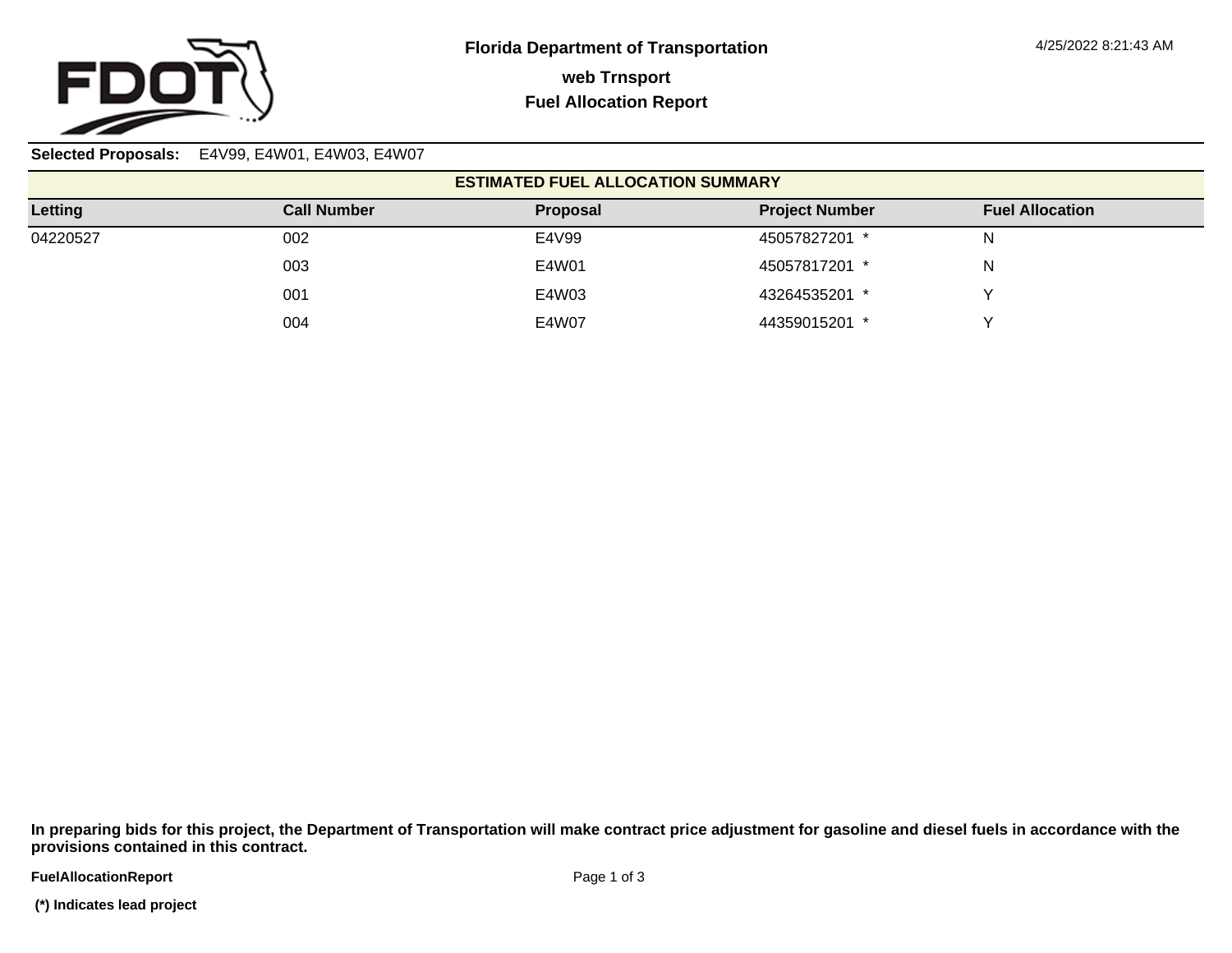

**web Trnsport**

## **Fuel Allocation Report**

| <b>ESTIMATED FUEL ALLOCATION DETAIL</b> |                        |                             |                                           |                   |                                         |               |          |                        |                |  |
|-----------------------------------------|------------------------|-----------------------------|-------------------------------------------|-------------------|-----------------------------------------|---------------|----------|------------------------|----------------|--|
| <b>Proposal No.:</b>                    | E4W03                  | <b>Project No.:</b>         | 43264535201 *                             | <b>Item Year:</b> | 13                                      | District:     | 04       | <b>County/Section:</b> |                |  |
|                                         |                        |                             |                                           |                   | <b>Conversion Factors</b><br>DSL3, GAS3 |               |          |                        | <b>Gallons</b> |  |
| Item No.                                | Alt. Unit              |                             | <b>Pay Item Description</b>               |                   | <b>Gasoline</b>                         | <b>Diesel</b> | Quantity | <b>Gasoline</b>        | <b>Diesel</b>  |  |
| $0120 - 1$                              | <b>CY</b>              | <b>REGULAR EXCAVATION</b>   |                                           |                   | 0.0000                                  | 0.3256        | 400.000  | 0.000                  | 130.240        |  |
| $0120 - 2 - 2$                          | CY                     |                             | BORROW EXCAVATION, TRUCK MEASURE          |                   | 0.0000                                  | 0.4760        | 100.000  | 0.000                  | 47.600         |  |
| $0120 - 6 -$                            | CY                     | <b>EMBANKMENT</b>           |                                           |                   | 0.0000                                  | 0.2422        | 500.000  | 0.000                  | 121.100        |  |
| $0160 - 4$                              | SY                     | <b>TYPE B STABILIZATION</b> |                                           |                   | 0.0000                                  | 0.3414        | 250.000  | 0.000                  | 85.350         |  |
| 0285-709-                               | SY                     |                             | OPTIONAL BASE, BASE GROUP 09              |                   | 0.0000                                  | 0.5593        | 100.000  | 0.000                  | 55.930         |  |
| 0285-711-                               | SY                     |                             | <b>OPTIONAL BASE, BASE GROUP 11</b>       |                   | 0.0000                                  | 0.6458        | 400.000  | 0.000                  | 258.320        |  |
| $0334 - 1 - 13$                         | ΤN                     |                             | SUPERPAVE ASPHALTIC CONC, TRAFFIC C       |                   | 0.0000                                  | 2.7011        | 40.000   | 0.000                  | 108.044        |  |
| 0337- 7-82                              | TN                     | C, FC-9.5, PG 76-22         | ASPHALT CONCRETE FRICTION COURSE, TRAFFIC |                   | 0.0000                                  | 2.7011        | 100.000  | 0.000                  | 270.110        |  |
| 0337- 7-83                              | ΤN                     | C, FC-12.5, PG 76-22        | ASPHALT CONCRETE FRICTION COURSE, TRAFFIC |                   | 0.0000                                  | 2.7011        | 50.000   | 0.000                  | 135.055        |  |
| $0339 - 1 -$                            | TN                     |                             | MISCELLANEOUS ASPHALT PAVEMENT            |                   | 0.0000                                  | 2.4685        | 50.000   | 0.000                  | 123.425        |  |
|                                         | 43264535201 JOB TOTAL: |                             |                                           |                   |                                         |               | 0.000    | 1,335.174              |                |  |

**In preparing bids for this project, the Department of Transportation will make contract price adjustment for gasoline and diesel fuels in accordance with the provisions contained in this contract.**

 **(\*) Indicates lead project**